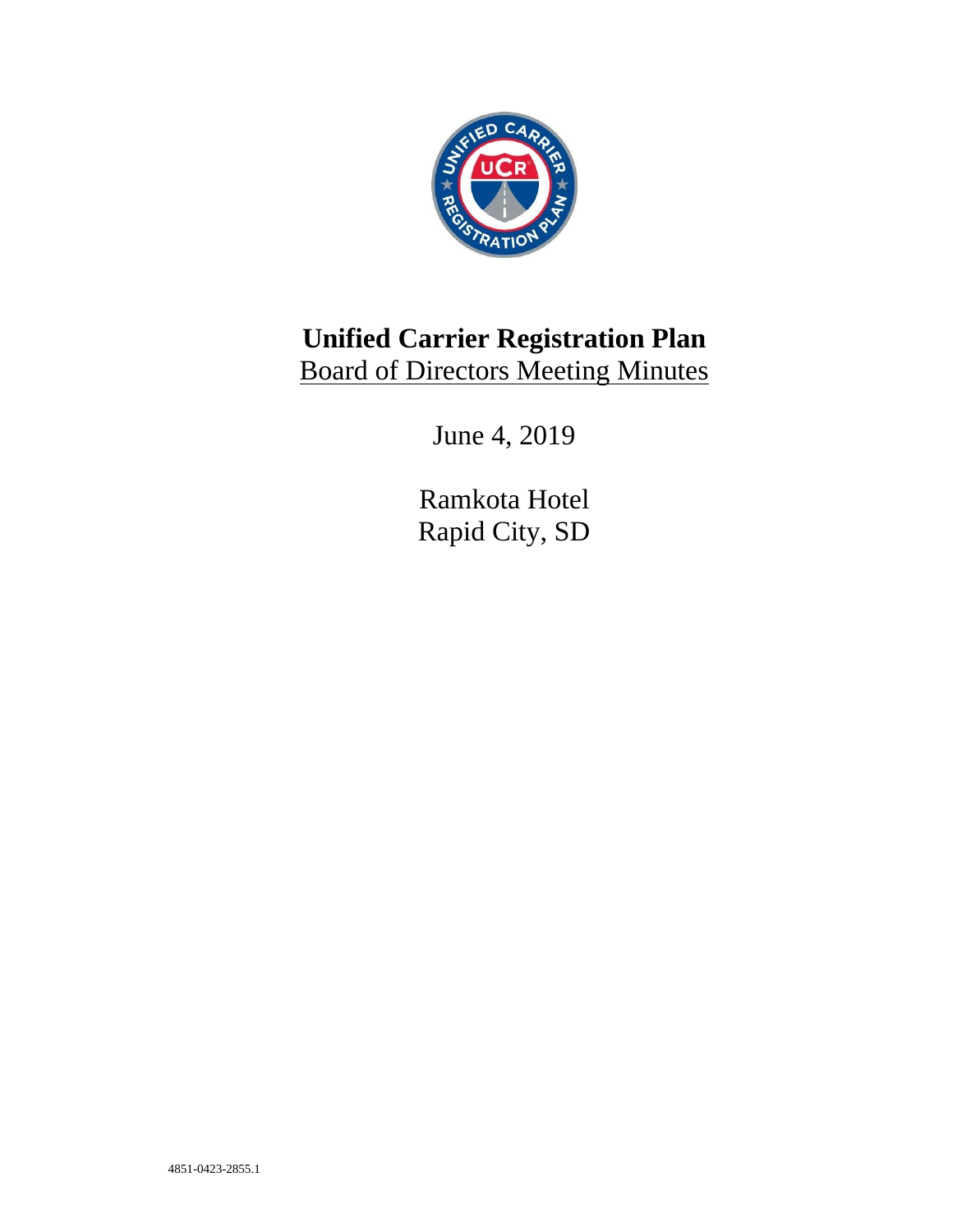# **UNIFIED CARRIER REGISTRATION PLAN**

# **MINUTES**

## **PORTIONS OPEN TO THE PUBLIC**

# **I. Welcome, Call to Order, and Introductions**  Chair Avelino Gutierrez called the meeting to order and confirmed a quorum.

- **II. Verification of Publication of Meeting Notice**  Operations Manager Jon Krueger confirmed that publication of notice for the meeting in the *Federal Register* occurred on May 20, 2019.
- **III. Review and Approval of Agenda and Setting of Ground Rules** A MOTION was MADE and SECONDED to adopt the proposed agenda for the June 4, 2019 Board meeting as presented. THE MOTION CARRIED.
- **IV. Approval of Minutes of the March 28, 2019 UCR Board Meeting** A MOTION was MADE and SECONDED to approve the minutes from the March 28, 2019 Board meeting. THE MOTION CARRIED.
- **V. Recommendations for Possible Board Action** Subcommittee Chairs

## **Designation of New UCR Chair of the Board**

Mr. Gutierrez reminded the Board of his pending retirement and accompanying resignation from the Board as of June 30, 2019. Following discussion, a MOTION was MADE and SECONDED that the Board recommend to the Secretary of the U.S. Department of Transportation that Elizabeth Leaman serve as the new Chair of the UCR Board. THE MOTION CARRIED.

*As of July 1, 2019, Ms. Leaman serves as Acting Chair until her appointment as Chair is made by the Secretary of the U.S. Department of Transportation*.

## **PROCEDURES SUBCOMMITTEE REPORT**

## **Direct Access to** *Federal Register*

Chief Legal Officer Alex Leath reported to the Board on the successful effort to obtain direct access to the *Federal Register*for publication of meeting notices, noting that the Procedures Subcommittee recommends the Board ratify this action.

Following discussion, A MOTION was MADE and SECONDED to ratify the Chief Legal Officer's actions to obtain direct access to the *Federal Register* for publication of meeting notices. THE MOTION CARRIED.

## **UCR Agreement Amendment**

Procedures Subcommittee Chair Adam Anderson reported that the Procedures Subcommittee voted to recommend to the Board a proposed amendment to the UCR Agreement addressing vacancies in the Chair and Vice Chair positions.

Following discussion, A MOTION was MADE and SECONDED to adopt the proposed amendment to the UCR Agreement addressing vacancies in the Chair & Vice Chair positions (see page 19 of [UCR Agreement\)](https://plan.ucr.gov/wp-content/uploads/2019/06/UCR-Agreement-updates-June-2019-1.pdf). THE MOTION CARRIED.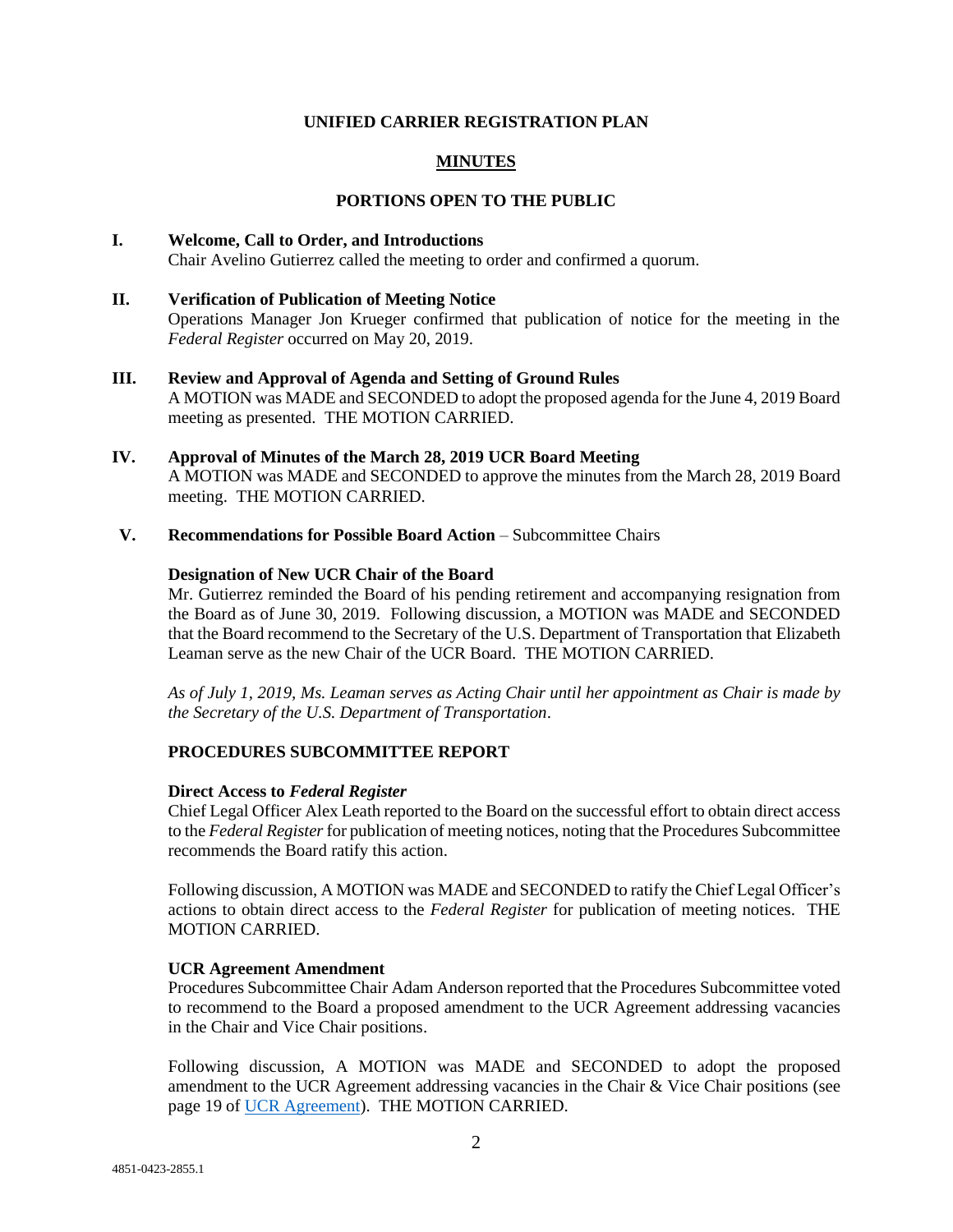## **UCR Handbook Amendments**

Mr. Anderson next reported that the UCR Handbook has been amended to address the policy approved by the Board in December 2018 for handling of school buses for UCR purposes (see page 32 of the [UCR Handbook\)](https://plan.ucr.gov/wp-content/uploads/2019/01/UCR-HANDBOOK-edited-12.28-.pdf).

Vice Chair Bob Pitcher reported that he will develop proposed language for the UCR Handbook related to both the UCR refund procedure and the state carrier audit procedure for future consideration by the Procedures Subcommittee and the Board.

## **AUDIT SUBCOMMITTEE REPORT**

## **Proposal for Addressing Non-Compliant Carrier Audit Reports**

Audit Subcommittee Chair Mike Hoeme presented a proposal for how UCR should address noncompliant carrier audit reports submitted by participating states (see [Audit Compliance Policy\)](https://plan.ucr.gov/wp-content/uploads/2019/07/Audit-Compliance-Policy-002.pdf). After discussion, A MOTION was MADE and SECONDED to adopt the proposal from the Audit Subcommittee regarding handling of non-compliant carrier audit reports submitted by participating states. THE MOTION CARRIED.

# **FINANCE SUBCOMMITTEE REPORT**

## **Proposal for Establishing Contingency Reserve**

Finance Subcommittee Chair Scott Morris, with assistance from Depository Manager Dave Scholz, presented a proposal to the Board from the Subcommittee for establishing a new policy to address unplanned, nondiscretionary expenses incurred by UCR (see [Unbudgeted Expense Reserve Policy\)](https://plan.ucr.gov/wp-content/uploads/2019/06/1Unbudgeted-Expense-Reserve-Policy_Adopted.pdf). After discussion, A MOTION was MADE and SECONDED to adopt the proposal from the Subcommittee and establish a Contingency Reserve Fund to hold funds that could be used to defray unplanned, nondiscretionary expenses incurred by the UCR. The precise level of initial funding of the Contingency Reserve Fund will be determined at a future Board meeting.

## **National Registration System Development Priorities**

Mr. Morris next reported that development priorities for the National Registration System over the next 12 months include completion and implementation of the state audit tool and the permit agent module.

## **REGISTRATION SYSTEM SUBCOMMITTEE REPORT**

## **Proposed Policy RE: Blocking Certain Carrier Payments with History of Problems**

Registration Subcommittee Chair Scott Morris, with assistance from Depository Manager Dave Scholz, presented a proposed new policy, recommended by the Subcommittee, regarding the need to block specific payment methods utilized by carriers following multiple problems with that payment method (see **Suspended Payment Method Policy**). After discussion, A MOTION was MADE and SECONDED to adopt the policy. THE MOTION CARRIED.

## **Proposed Policy RE: Pending Payment Grace Period** – Subcommittee Chair

Mr. Morris, with assistance from Mr. Scholz, next presented a proposed new policy, recommended by the Subcommittee, establishing a grace period after which carriers still having a payment pending in the National Registration System will have the registration transaction related to that pending payment deleted from the National Registration System (see Pending Payment Grace Period Policy). After discussion, A MOTION was MADE and SECONDED to adopt the policy. THE MOTION CARRIED.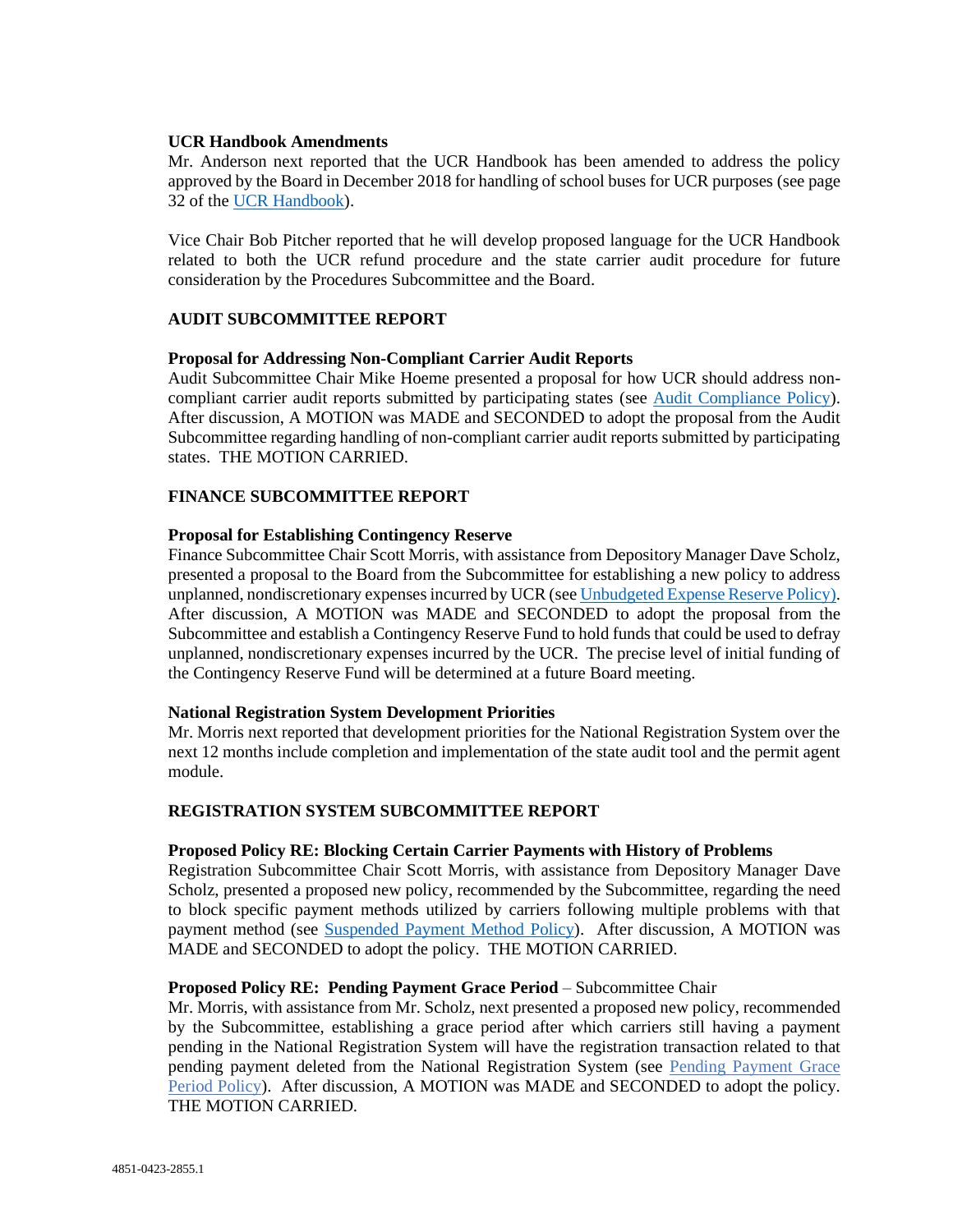## **Proposal from Seikosoft** – Subcommittee Chair

Mr. Morris, with assistance from Toby Piquet, presented a proposal from Seikosoft for additional administrative support, increasing quarterly billing for admin support by \$31,250. Mr. Morris stated that the proposal is supported by the Subcommittee. After discussion, A MOTION was MADE and SECONDED to approve the proposal and authorize and direct the Chair or the Acting Chair to execute the amendment to the contract with Seikosoft to provide additional administrative support to the UCR and the National Registration System. THE MOTION CARRIED.

## **Ratification of Enforcement Delay to May 1, 2019**

The Chief Legal Officer discussed with the Board the need to address the Subcommittee's recommendation to ratify the Chair's directive to postpone 2019 UCR enforcement to May 1, 2019. After discussion, A MOTION was MADE and SECONDED to ratify the Chair's directive to postpone 2019 UCR enforcement to May 1, 2019. THE MOTION CARRIED.

## **EDUCATION AND TRAINING SUBCOMMITTEE REPORT**

## **Proposal for Strategic Direction**

Subcommittee Chair Scott Morris, with assistance from Operations Manager Jon Krueger, presented a proposal, recommended by the Subcommittee, for Kellen to provide strategic direction to the new UCR education and training program, as well as execute on an 8-month timeline for delivering an initial program for a cost of approximately \$40,000 to 45,000. After discussion, A MOTION was MADE and SECONDED to approve the proposal and authorize the Chair or the Acting Chair to execute the related contract addendum with Kellen. THE MOTION CARRIED.

## **Updates Concerning UCR Legislation**

Mr. Gutierrez called for any updates regarding UCR legislation since the last Board meeting. No updates were reported.

## **VI. Report of FMCSA**

Alan Hanson with FMCSA reported that he expects pending UCR Board appointments to be reviewed and approved within a month or so.

# **VII. Contractor Reports**

# • **UCR Administrator (Kellen)**

The UCR Administrator provided its management report covering recent activity for the Depository, Operations, and Communications activities of the UCR. It was noted that a funding recommendation for the new contingency reserve fund will be ready for review in time for the next Board meeting.

## • **DSL Transportation Services, Inc.**

Dave Lazarides with DSL Transportation reported that nearly \$838,000 has been collected to date by participating states through the FARs program in 2019.

## • **Seikosoft**

Toby Piquet with Seikosoft provided an update on the status of development for the new audit tool in the National Registration System and noted that the tool would be reviewed by the Registration System Subcommittee at its meeting in August.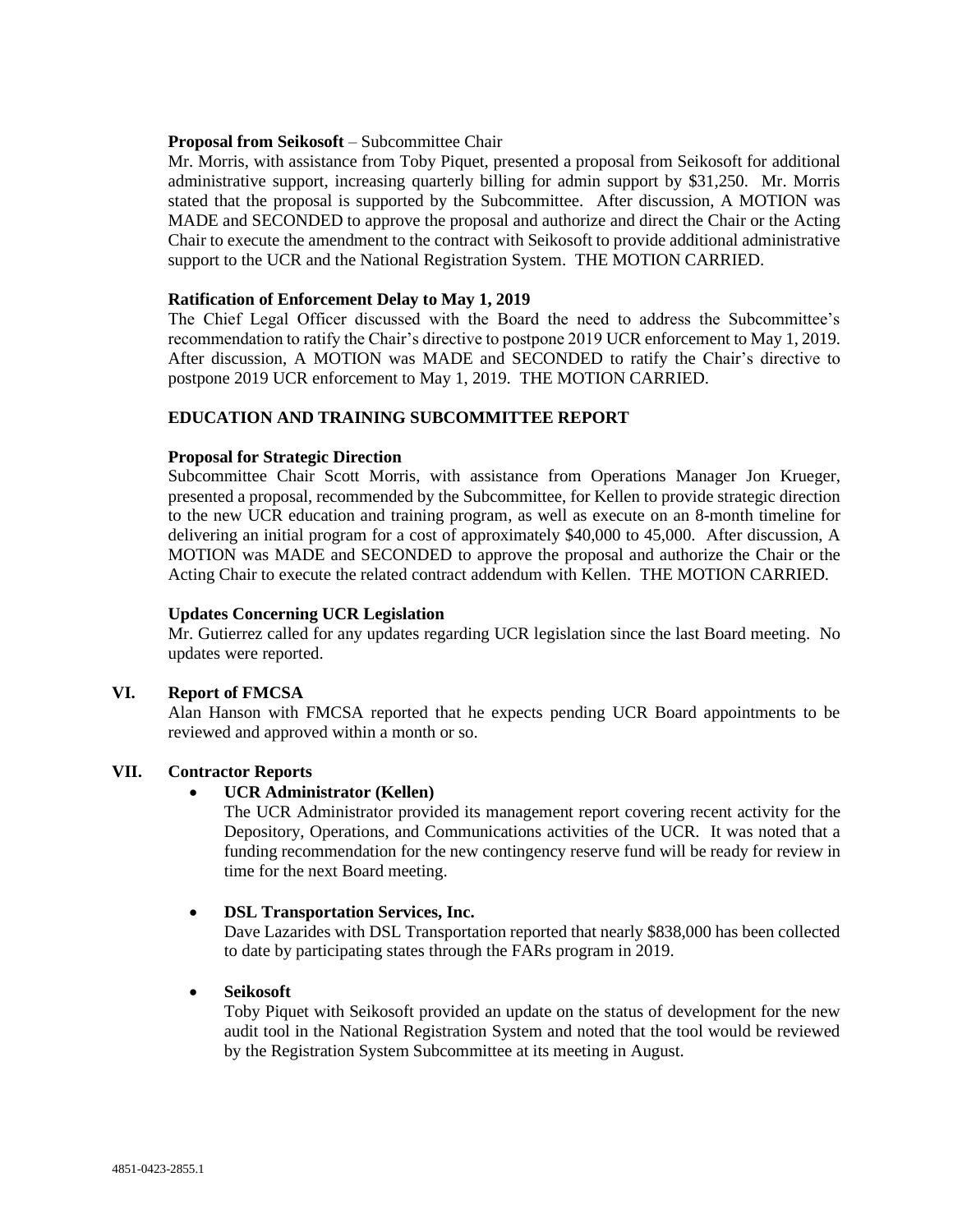#### **VIII. Subcommittee Reports** – Subcommittee Chairs

\*Note: The Dispute Resolution Subcommittee is awaiting appointment of a new Subcommittee Chair, so not included in this agenda.

If necessary, Subcommittee Chairs will provide brief reports (2-3 minutes) on any activity not previously covered on the agenda related to their Subcommittees.

#### • **Audit Subcommittee**

Following discussion, the Board instructed the Audit Subcommittee to develop a proposal for amending the refund procedure to address the need for refunds identified during state audits.

- **Finance Subcommittee**  No additional report.
- **Registration System Subcommittee**  No additional report.
- **Education and Training Subcommittee**  No additional report.
- **Procedures Subcommittee**  No additional report.
- **Industry Advisory Subcommittee**  No report.

## **PORTIONS CLOSED TO THE PUBLIC**

The Chief Legal Officer advised that the Board may close these portions of this meeting pursuant to Government in the Sunshine Act exemptions (9)(B) and (10). By approving this action, the Board determines that public participation would likely disclose information for which premature disclosure would likely frustrate implementation of a proposed agency action and/or specifically concern the discussion of information, the premature disclosure of which would likely negatively impact the agency's participation in an ongoing civil action or proceeding. Therefore, by approving this action, the Board is invoking Exemptions (9)(B) and (10) to close these portions of the meeting  $(5 \text{ U.S.C. } § 552b(c)(9)(B)$  and  $(10)$ ).

A MOTION was MADE and SECONDED to approve closing Agenda Items X, XI, and XII of the meeting pursuant to the Government in the Sunshine Act at 5 U.S.C. § 552b(d)(1). *A copy of the votes on the closure of these two portions of this meeting is available on the Unified Carrier Registration Plan website [\(https://plan.ucr.gov\)](https://plan.ucr.gov/).* 

## **X. Inform Board RE: Data Investigation**

Mr. Leath provided a report concerning a data investigation initiated since the last Board meeting. Mr. Leath also reported that the Finance and Registration System Subcommittees both voted to recommend to the Board the execution of a contract for services with Kroll Cyber Security, LLC, an information security and computer forensic company, to notify those affected and provide an offer of credit monitoring.